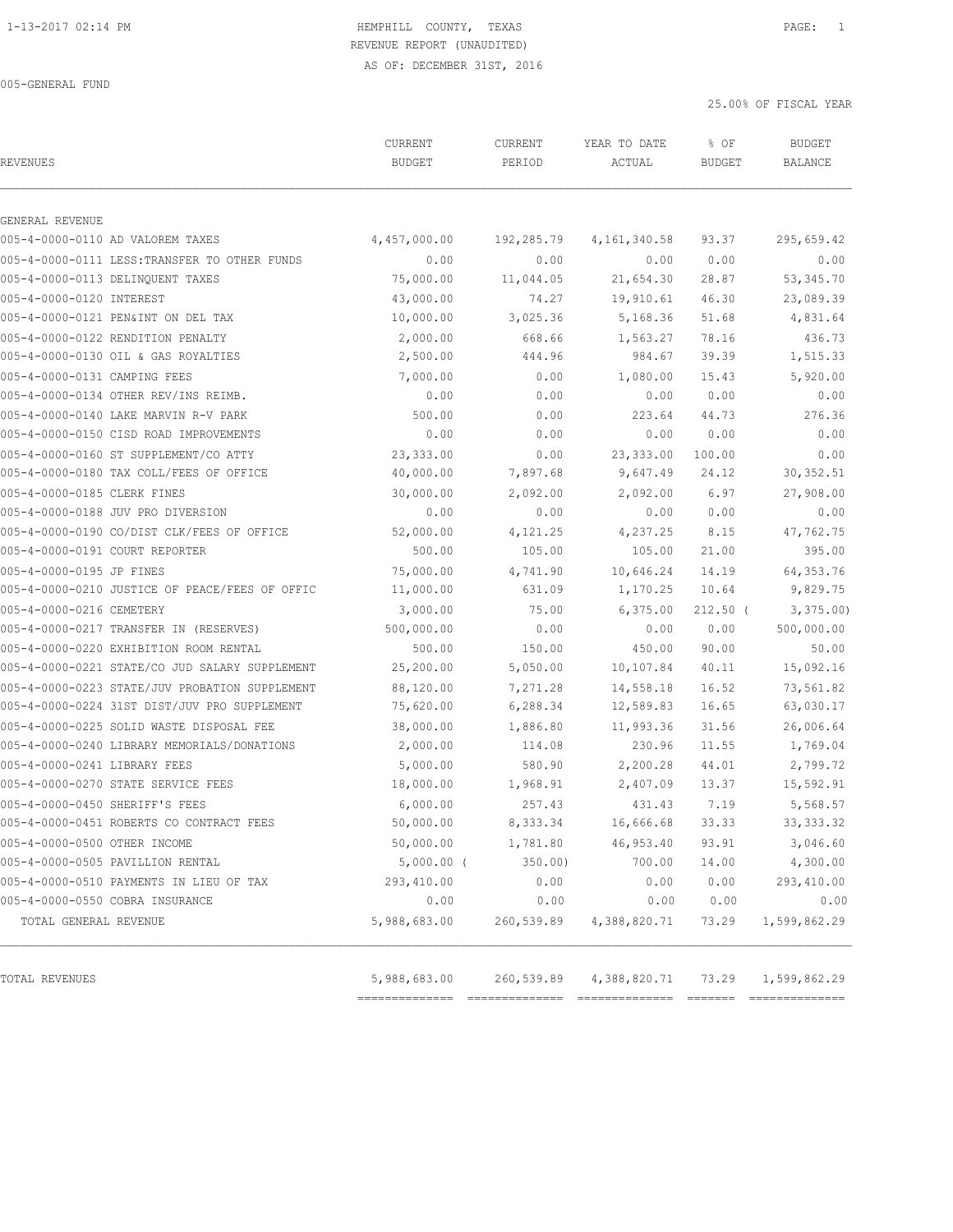008-LAW LIBRARY

| REVENUES                                   | <b>CURRENT</b><br><b>BUDGET</b> | CURRENT<br>PERIOD | YEAR TO DATE<br>ACTUAL | % OF<br><b>BUDGET</b> | BUDGET<br><b>BALANCE</b> |
|--------------------------------------------|---------------------------------|-------------------|------------------------|-----------------------|--------------------------|
|                                            |                                 |                   |                        |                       |                          |
| GENERAL REVENUE                            |                                 |                   |                        |                       |                          |
| 008-4-0000-0110 TRANSFER FROM FUND BALANCE | 0.00                            | 0.00              | 0.00                   | 0.00                  | 0.00                     |
| 008-4-0000-0550 COURT FEES-LAW/LIB         | 2,000.00                        | 245.00            | 245.00                 | 12.25                 | 1,755.00                 |
| TOTAL GENERAL REVENUE                      | 2,000.00                        | 245.00            | 245.00                 | 12.25                 | 1,755.00                 |
|                                            |                                 |                   |                        |                       |                          |
| TOTAL REVENUES                             | 2,000.00                        | 245.00            | 245.00                 | 12.25                 | 1,755.00                 |
|                                            |                                 |                   |                        |                       |                          |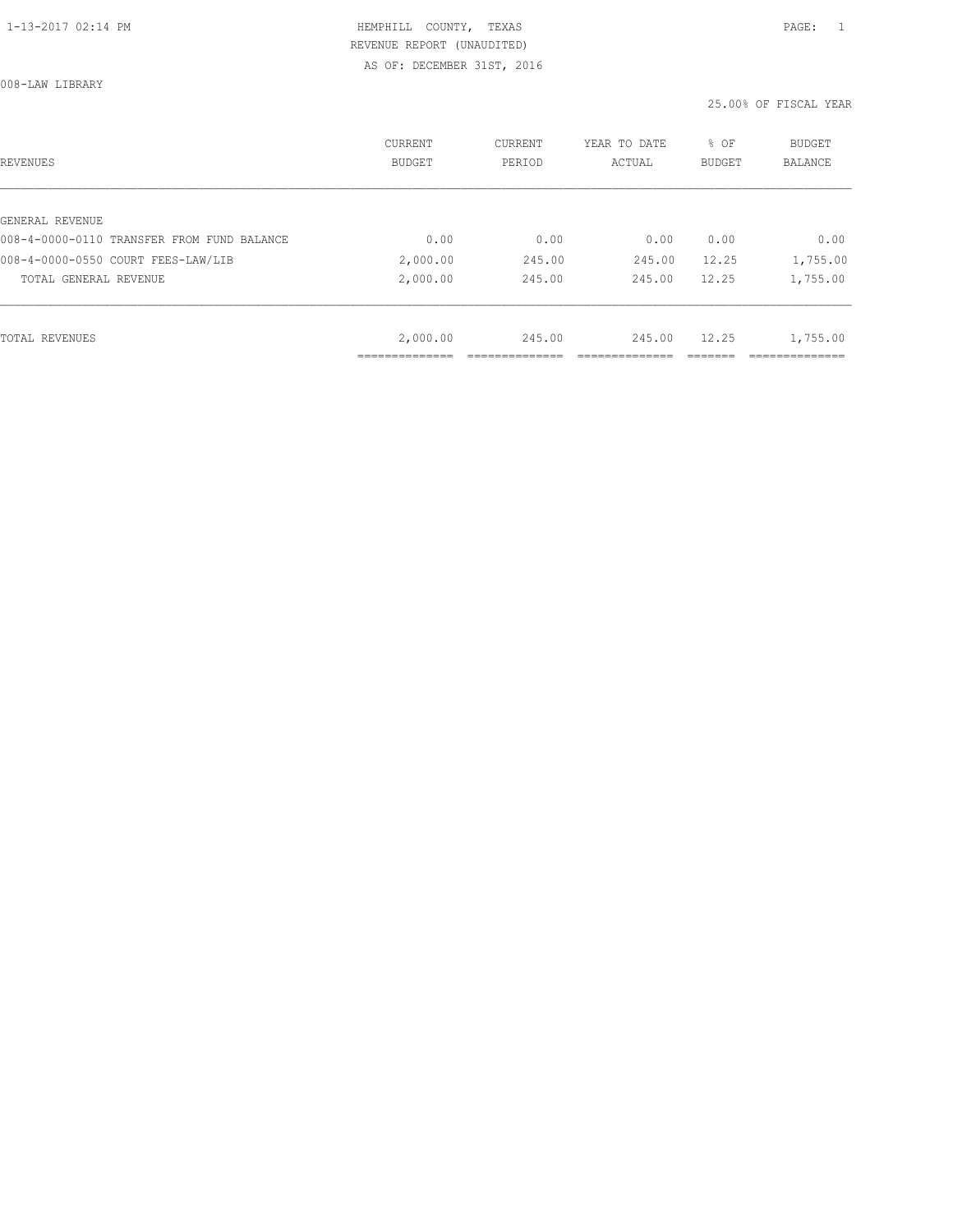009-SECURITY FEE

| REVENUES                                   | <b>CURRENT</b><br><b>BUDGET</b> | CURRENT<br>PERIOD | YEAR TO DATE<br>ACTUAL | % OF<br>BUDGET | BUDGET<br><b>BALANCE</b> |
|--------------------------------------------|---------------------------------|-------------------|------------------------|----------------|--------------------------|
|                                            |                                 |                   |                        |                |                          |
| GENERAL REVENUE                            |                                 |                   |                        |                |                          |
| 009-4-0000-0110 TRANSFER FROM FUND BALANCE | 50,000.00                       | 0.00              | 0.00                   | 0.00           | 50,000.00                |
| 009-4-0000-0191 COURTHOUSE SECURITY FEE    | 4,000.00                        | 312.37            | 473.19                 | 11.83          | 3,526.81                 |
| TOTAL GENERAL REVENUE                      | 54,000.00                       | 312.37            | 473.19                 | 0.88           | 53,526.81                |
|                                            |                                 |                   |                        |                |                          |
| TOTAL REVENUES                             | 54,000.00                       | 312.37            | 473.19                 | 0.88           | 53,526.81                |
|                                            | ___________<br>__________       |                   |                        |                |                          |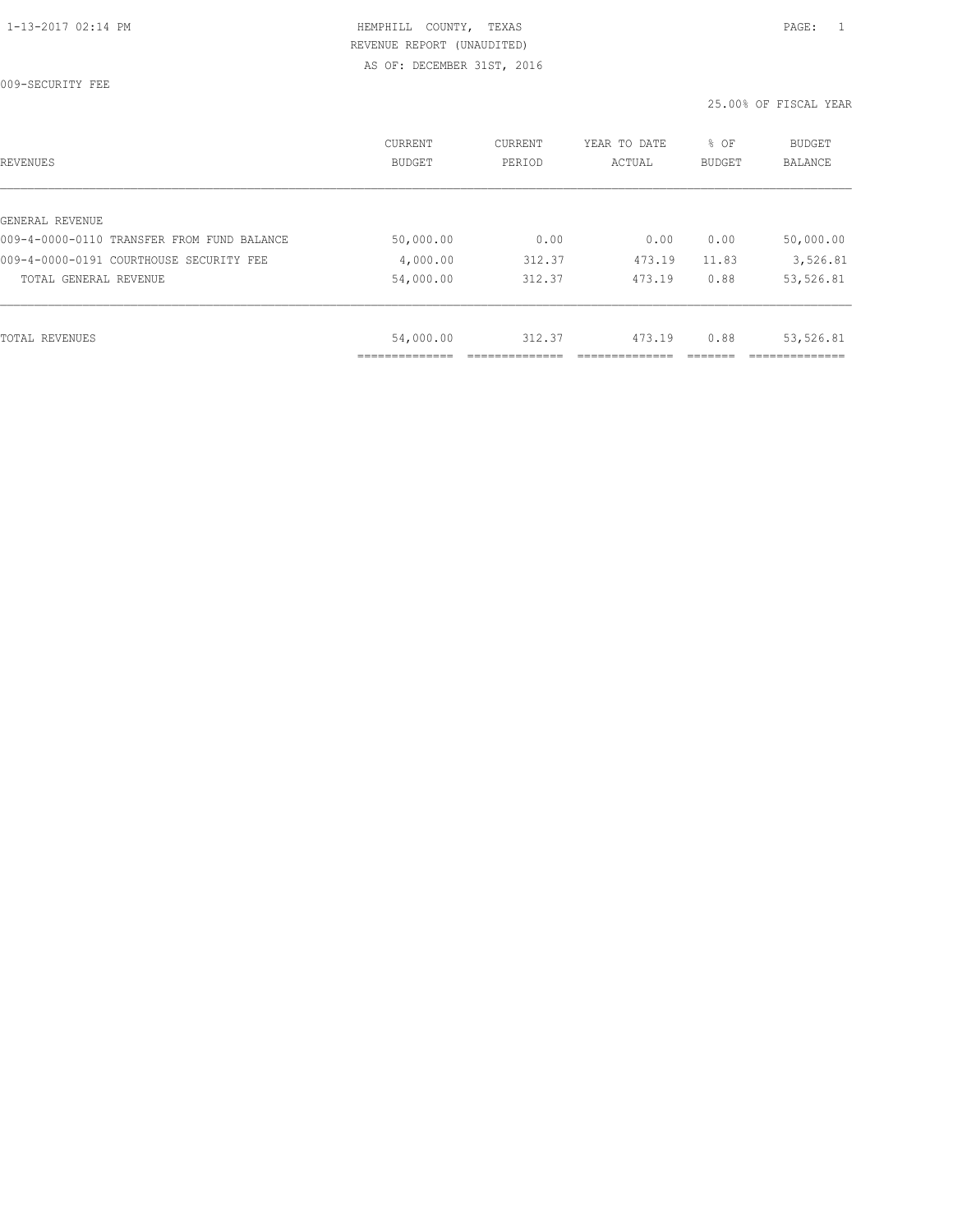010-AIRPORT

| REVENUES                                   | <b>CURRENT</b><br><b>BUDGET</b> | CURRENT<br>PERIOD | YEAR TO DATE<br>ACTUAL | % OF<br><b>BUDGET</b> | <b>BUDGET</b><br><b>BALANCE</b> |
|--------------------------------------------|---------------------------------|-------------------|------------------------|-----------------------|---------------------------------|
|                                            |                                 |                   |                        |                       |                                 |
| GENERAL REVENUE                            |                                 |                   |                        |                       |                                 |
| 010-4-0000-0110 AD VALOREM TAX TRANSFER    | 70,000.00                       | 0.00              | 0.00                   | 0.00                  | 70,000.00                       |
| 010-4-0000-0120 INTEREST-AIRPORT           | 200.00                          | 11.59             | 36.00                  | 18.00                 | 164.00                          |
| 010-4-0000-0320 CHAMBER OF COMMERCE        | 1,920.00                        | 0.00              | 0.00                   | 0.00                  | 1,920.00                        |
| 010-4-0000-0325 FUEL SALES                 | 110,000.00                      | 9,401.32          | 23,870.38              | 21.70                 | 86,129.62                       |
| 010-4-0000-0326 RENT-HANGARS               | 4,000.00                        | 450.00            | 600.00                 | 15.00                 | 3,400.00                        |
| 010-4-0000-0500 OTHER RECEIPTS             | 0.00                            | 0.00              | 0.00                   | 0.00                  | 0.00                            |
| 010-4-0000-0510 REIMBURSEMENT FROM STATE   | 2,000.00                        | 0.00              | 0.00                   | 0.00                  | 2,000.00                        |
| 010-4-0000-0600 TRANSFER FROM FUND BALANCE | 0.00                            | 0.00              | 0.00                   | 0.00                  | 0.00                            |
| TOTAL GENERAL REVENUE                      | 188,120.00                      | 9,862.91          | 24,506.38              | 13.03                 | 163,613.62                      |
|                                            |                                 |                   |                        |                       |                                 |
| TOTAL REVENUES                             | 188,120.00<br>==============    | 9,862.91          | 24,506.38              | 13.03                 | 163,613.62                      |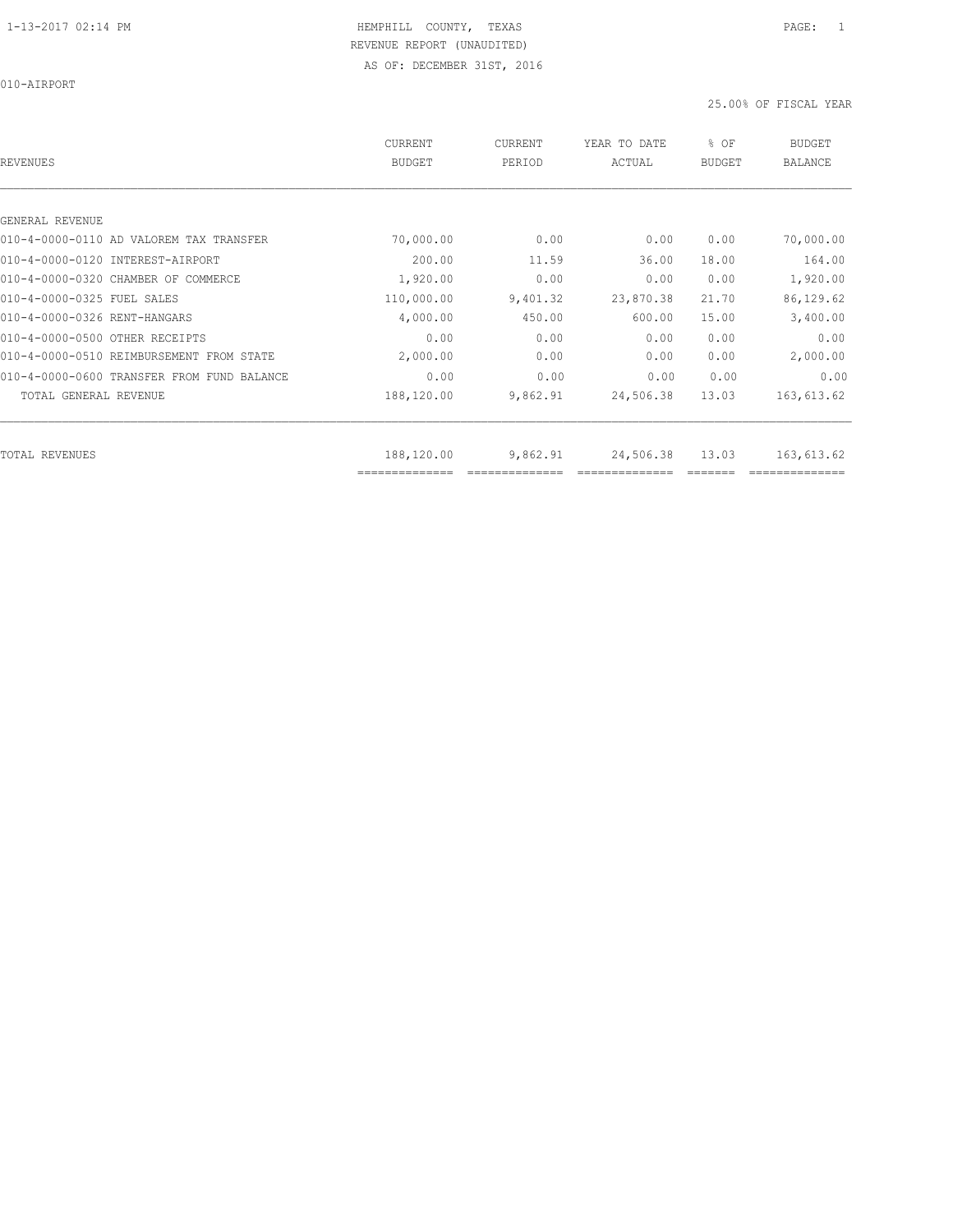011-ROAD & BRIDGE PCT 1

| REVENUES                                       | CURRENT<br><b>BUDGET</b> | CURRENT<br>PERIOD | YEAR TO DATE<br>ACTUAL | % OF<br><b>BUDGET</b> | <b>BUDGET</b><br><b>BALANCE</b> |
|------------------------------------------------|--------------------------|-------------------|------------------------|-----------------------|---------------------------------|
|                                                |                          |                   |                        |                       |                                 |
| GENERAL REVENUE                                |                          |                   |                        |                       |                                 |
| 011-4-0000-0110 TRANSFER FROM FUND BALANCE     | 88,055.00                | 0.00              | 0.00                   | 0.00                  | 88,055.00                       |
| 011-4-0000-0120 INTEREST                       | 300.00                   | 0.00              | 0.00                   | 0.00                  | 300.00                          |
| 011-4-0000-0121 PEN&INT ON DEL TAX             | 800.00                   | 159.34            | 278.22                 | 34.78                 | 521.78                          |
| 011-4-0000-0122 RENDITION PENALTY              | 50.00                    | 36.98             | 95.67                  | 191.34 (              | 45.67)                          |
| 011-4-0000-0280 FARM TO MARKET TAXES           | 247,000.00               | 10,749.70         | 241,629.04             | 97.83                 | 5,370.96                        |
| 011-4-0000-0281 DELINQUENT TAXES               | 2,000.00                 | 586.83            | 1,173.77               | 58.69                 | 826.23                          |
| 011-4-0000-0290 LATERAL ROAD                   | 2,100.00                 | 0.00              | 2,088.33               | 99.44                 | 11.67                           |
| 011-4-0000-0295 BANKHEAD-JONES FARM TENANT ACT | 2,500.00                 | 0.00              | 0.00                   | 0.00                  | 2,500.00                        |
| 011-4-0000-0300 AUTO REGISTRATION              | 40,000.00                | 2,060.45          | 5,554.96               | 13.89                 | 34,445.04                       |
| 011-4-0000-0500 OTHER RECEIPTS                 | 3,000.00                 | 187.50            | 2,689.87               | 89.66                 | 310.13                          |
| 011-4-0000-0510 GRANT FUNDS                    | 0.00                     | 0.00              | 0.00                   | 0.00                  | 0.00                            |
| TOTAL GENERAL REVENUE                          | 385,805.00               | 13,780.80         | 253,509.86             | 65.71                 | 132,295.14                      |
|                                                |                          |                   |                        |                       |                                 |
| TOTAL REVENUES                                 | 385,805.00               | 13,780.80         | 253,509.86             | 65.71                 | 132,295.14                      |
|                                                | ==============           |                   |                        |                       |                                 |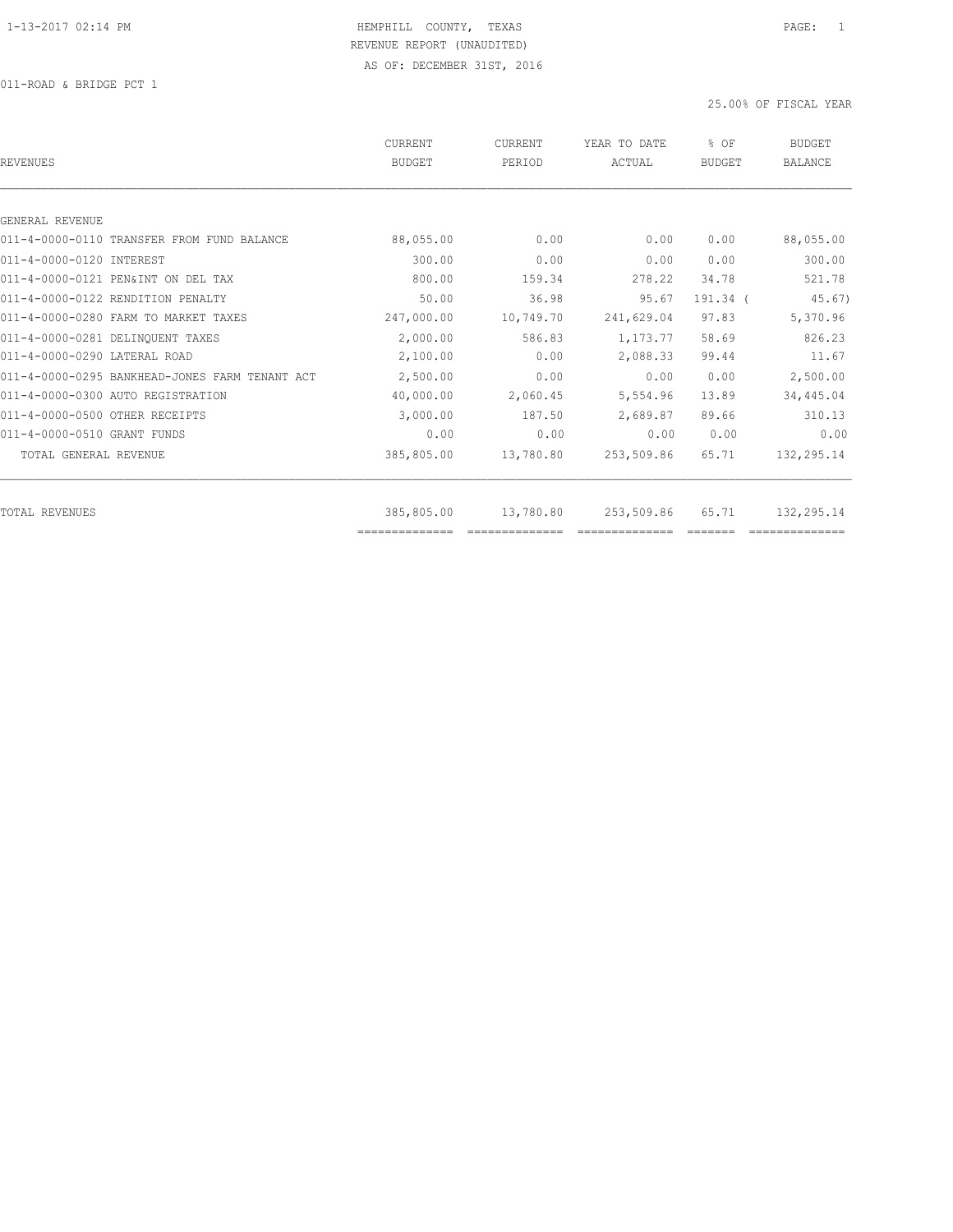012-ROAD & BRIDGE PCT 2

| <b>REVENUES</b>                                | <b>CURRENT</b><br><b>BUDGET</b> | CURRENT<br>PERIOD | YEAR TO DATE<br>ACTUAL | % OF<br><b>BUDGET</b>   | <b>BUDGET</b><br><b>BALANCE</b> |
|------------------------------------------------|---------------------------------|-------------------|------------------------|-------------------------|---------------------------------|
|                                                |                                 |                   |                        |                         |                                 |
| GENERAL REVENUE                                |                                 |                   |                        |                         |                                 |
| 012-4-0000-0110 TRANSFER FROM FUND BALANCE     | 50,000.00                       | 0.00              | 0.00                   | 0.00                    | 50,000.00                       |
| 012-4-0000-0120 INTEREST                       | 300.00                          | 0.00              | 0.00                   | 0.00                    | 300.00                          |
| 012-4-0000-0121 PEN&INT ON DEL TAX             | 1,000.00                        | 168.99            | 295.10                 | 29.51                   | 704.90                          |
| 012-4-0000-0122 RENDITION PENALTY              | 50.00                           | 39.21             | 101.45                 | $202.90$ (              | 51.45)                          |
| 012-4-0000-0280 FARM TO MARKET TAXES           | 262,000.00                      | 11,401.19         | 256, 273.21            | 97.81                   | 5,726.79                        |
| 012-4-0000-0281 DELINQUENT TAXES               | 4,000.00                        | 622.41            | 1,244.93               | 31.12                   | 2,755.07                        |
| 012-4-0000-0290 LATERAL ROAD                   | 2,500.00                        | 0.00              | 2,214.89               | 88.60                   | 285.11                          |
| 012-4-0000-0295 BANKHEAD-JONES FARM TENANT ACT | 3,000.00                        | 0.00              | 0.00                   | 0.00                    | 3,000.00                        |
| 012-4-0000-0300 AUTO REGISTRATION              | 42,000.00                       | 2,185.34          | 5,891.64               | 14.03                   | 36,108.36                       |
| 012-4-0000-0350 ROAD CROSSING PERMITS          | 500.00                          | 0.00              | 0.00                   | 0.00                    | 500.00                          |
| 012-4-0000-0500 OTHER RECEIPTS                 | 1,000.00                        | 0.00              | 2,455.17               | $245.52$ (              | 1,455.17                        |
| 012-4-0000-0510 GUARANTEED BUYBACK             | 0.00                            | 0.00              | 0.00                   | 0.00                    | 0.00                            |
| 012-4-0000-0700 EXPENDABLE FUND BALANCE@10/01/ | 0.00                            | 0.00              | 0.00                   | 0.00                    | 0.00                            |
| TOTAL GENERAL REVENUE                          | 366,350.00                      | 14, 417.14        | 268,476.39             | 73.28                   | 97,873.61                       |
| TOTAL REVENUES                                 | 366,350.00                      | 14, 417.14        | 268,476.39             | 73.28                   | 97,873.61                       |
|                                                | ==============                  | ==============    | ==============         | $=$ $=$ $=$ $=$ $=$ $=$ |                                 |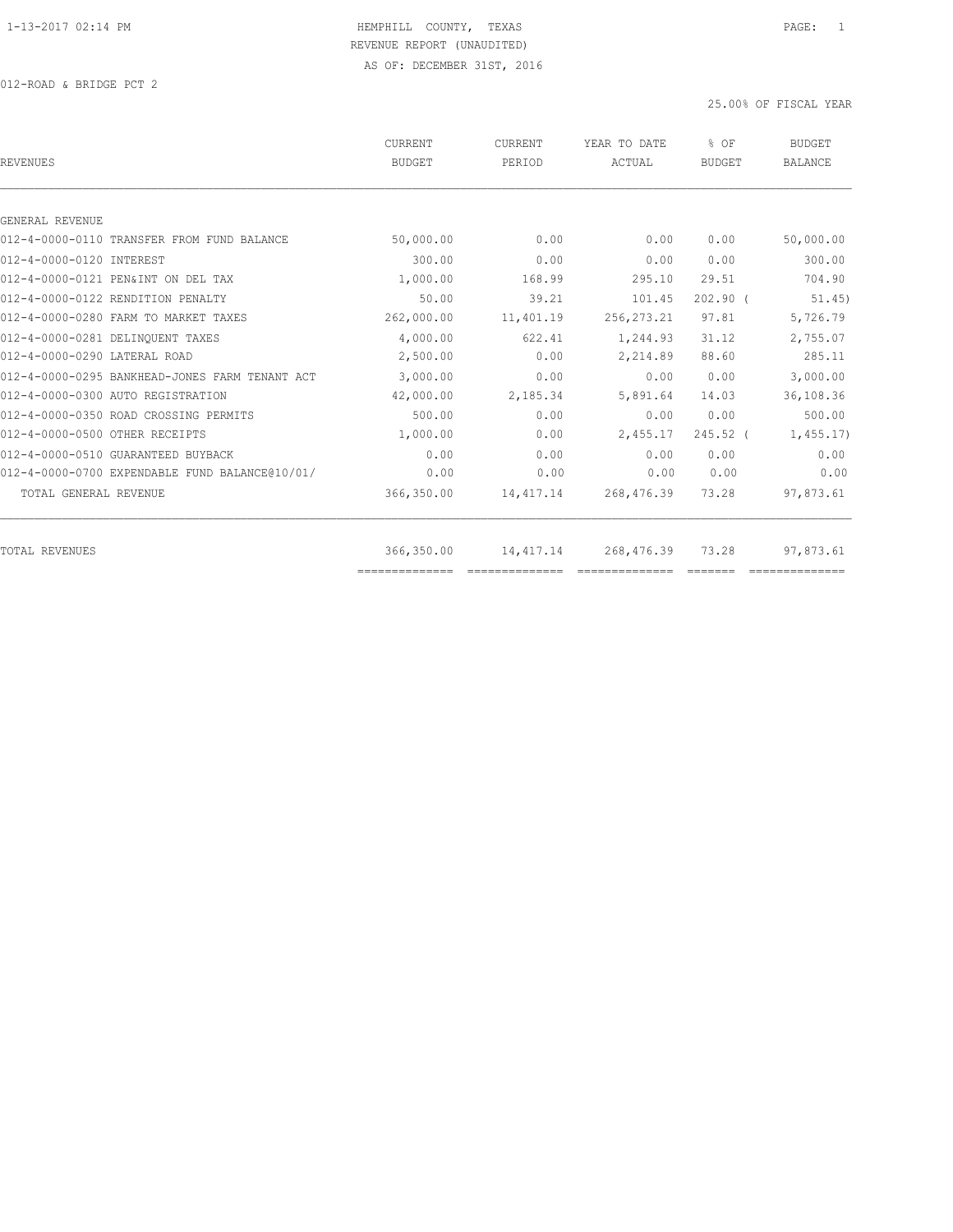| CURRENT<br><b>BUDGET</b> | <b>CURRENT</b><br>PERIOD | YEAR TO DATE<br>ACTUAL | % OF<br><b>BUDGET</b> | <b>BUDGET</b><br><b>BALANCE</b> |
|--------------------------|--------------------------|------------------------|-----------------------|---------------------------------|
|                          |                          |                        |                       |                                 |
|                          |                          |                        |                       |                                 |
| 50,000.00                | 0.00                     | 0.00                   | 0.00                  | 50,000.00                       |
| 500.00                   | 0.00                     | 0.00                   | 0.00                  | 500.00                          |
| 1,500.00                 | 337.99                   | 590.19                 | 39.35                 | 909.81                          |
| 100.00                   | 78.42                    | 202.89                 | $202.89$ (            | 102.89                          |
| 524,000.00               | 22,802.37                | 512,546.43             | 97.81                 | 11,453.57                       |
| 3,000.00                 | 1,244.82                 | 2,489.84               | 82.99                 | 510.16                          |
| 4,000.00                 | 0.00                     | 4,429.79               | $110.74$ (            | 429.79)                         |
| 5,000.00                 | 0.00                     | 0.00                   | 0.00                  | 5,000.00                        |
| 85,000.00                | 4,370.65                 | 11,783.24              | 13.86                 | 73,216.76                       |
| 500.00                   | 0.00                     | 0.00                   | 0.00                  | 500.00                          |
| 1,000.00                 | 0.00                     | 4,910.33               | 491.03 (              | 3, 910.33)                      |
| 0.00                     | 0.00                     | 0.00                   | 0.00                  | 0.00                            |
| 674,600.00               | 28,834.25                | 536,952.71             | 79.60                 | 137,647.29                      |
|                          |                          |                        |                       | 137,647.29                      |
| ==============           |                          |                        |                       |                                 |
|                          | 674,600.00               | 28,834.25              | 536,952.71            | 79.60                           |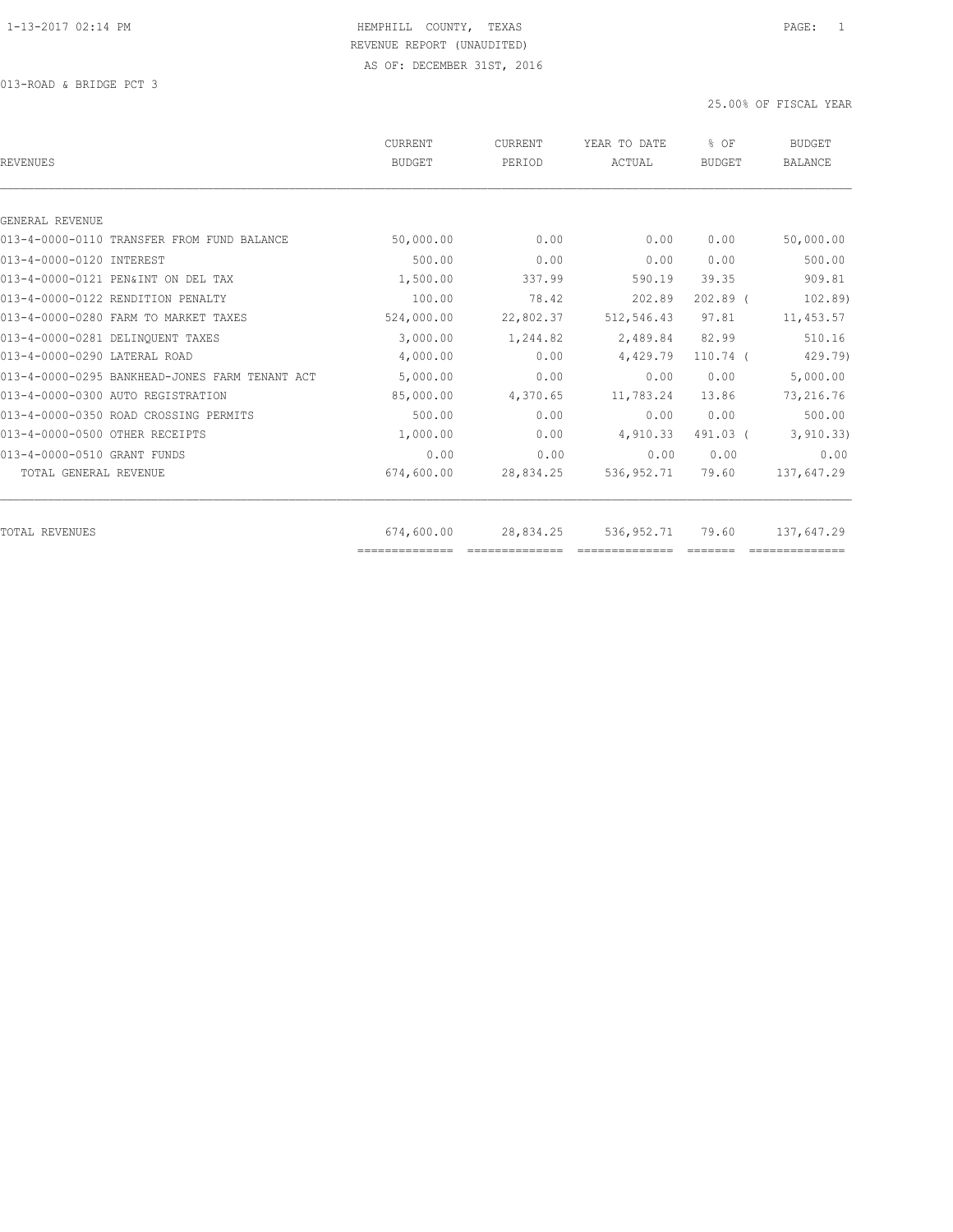014-ROAD & BRIDGE PCT 4

| CURRENT<br>BUDGET | CURRENT<br>PERIOD | YEAR TO DATE<br>ACTUAL | % OF<br><b>BUDGET</b> | <b>BUDGET</b><br><b>BALANCE</b> |
|-------------------|-------------------|------------------------|-----------------------|---------------------------------|
|                   |                   |                        |                       |                                 |
|                   |                   |                        |                       |                                 |
| 50,000.00         | 0.00              | 0.00                   | 0.00                  | 50,000.00                       |
| 500.00            | 0.00              | 0.00                   | 0.00                  | 500.00                          |
| 1,500.00          | 299.37            | 522.79                 | 34.85                 | 977.21                          |
| 100.00            | 69.44             | 179.68                 | $179.68$ $($          | 79.68)                          |
| 464,000.00        | 20,196.39         | 453,969.68             | 97.84                 | 10,030.32                       |
| 3,000.00          | 1,102.55          | 2,205.29               | 73.51                 | 794.71                          |
| 5,000.00          | 0.00              | 3,923.52               | 78.47                 | 1,076.48                        |
| 4,000.00          | 0.00              | 0.00                   | 0.00                  | 4,000.00                        |
| 75,000.00         | 3,871.15          | 10,436.60              | 13.92                 | 64,563.40                       |
| 0.00              | 0.00              | 0.00                   | 0.00                  | 0.00                            |
| 2,000.00          | 0.00              | 4,349.15               | $217.46$ (            | 2,349.15                        |
| 0.00              | 0.00              | 11,711.78              | $0.00$ (              | 11,711.78)                      |
| 0.00              | 0.00              | 0.00                   | 0.00                  | 0.00                            |
| 605,100.00        | 25,538.90         | 487,298.49             | 80.53                 | 117,801.51                      |
|                   |                   |                        |                       | 117,801.51                      |
|                   | 605,100.00        | 25,538.90              | 487,298.49            | 80.53                           |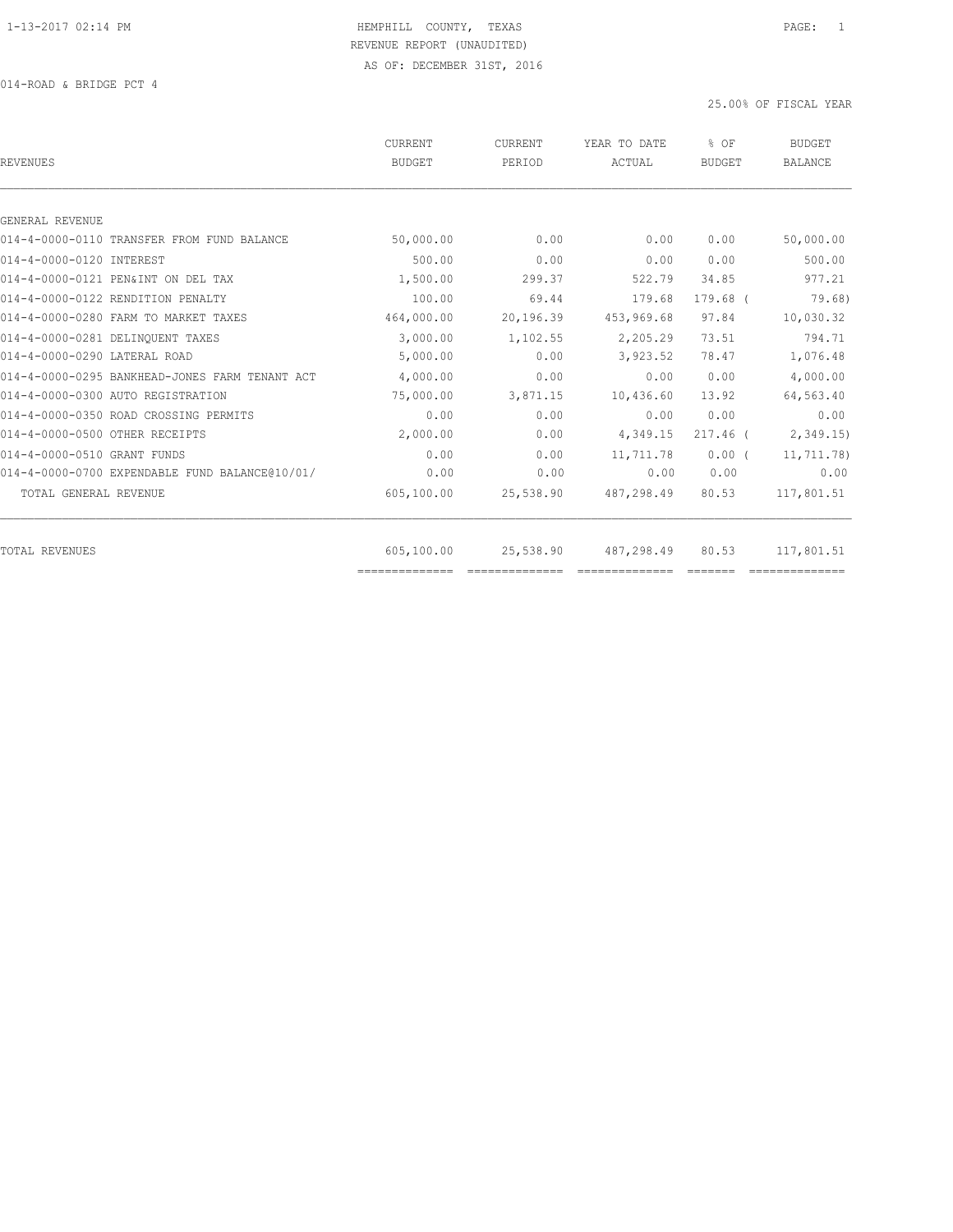022-CO RECORDS PRESERVATION

| REVENUES                                       | CURRENT<br><b>BUDGET</b> | CURRENT<br>PERIOD | YEAR TO DATE<br>ACTUAL | % OF<br>BUDGET | <b>BUDGET</b><br><b>BALANCE</b> |
|------------------------------------------------|--------------------------|-------------------|------------------------|----------------|---------------------------------|
|                                                |                          |                   |                        |                |                                 |
| GENERAL REVENUE                                |                          |                   |                        |                |                                 |
| 022-4-0000-0110 TRANSFER FROM FUND BALANCE     | 80,000.00                | 0.00              | 0.00                   | 0.00           | 80,000.00                       |
| 022-4-0000-0191 COUNTY RECORDS PRESERVATION FE | 10,000.00                | 609.22            | 609.22                 | 6.09           | 9,390.78                        |
| TOTAL GENERAL REVENUE                          | 90,000.00                | 609.22            | 609.22                 | 0.68           | 89,390.78                       |
|                                                |                          |                   |                        |                |                                 |
| TOTAL REVENUES                                 | 90,000.00                | 609.22            | 609.22                 | 0.68           | 89,390.78                       |
|                                                | ___________              |                   |                        |                |                                 |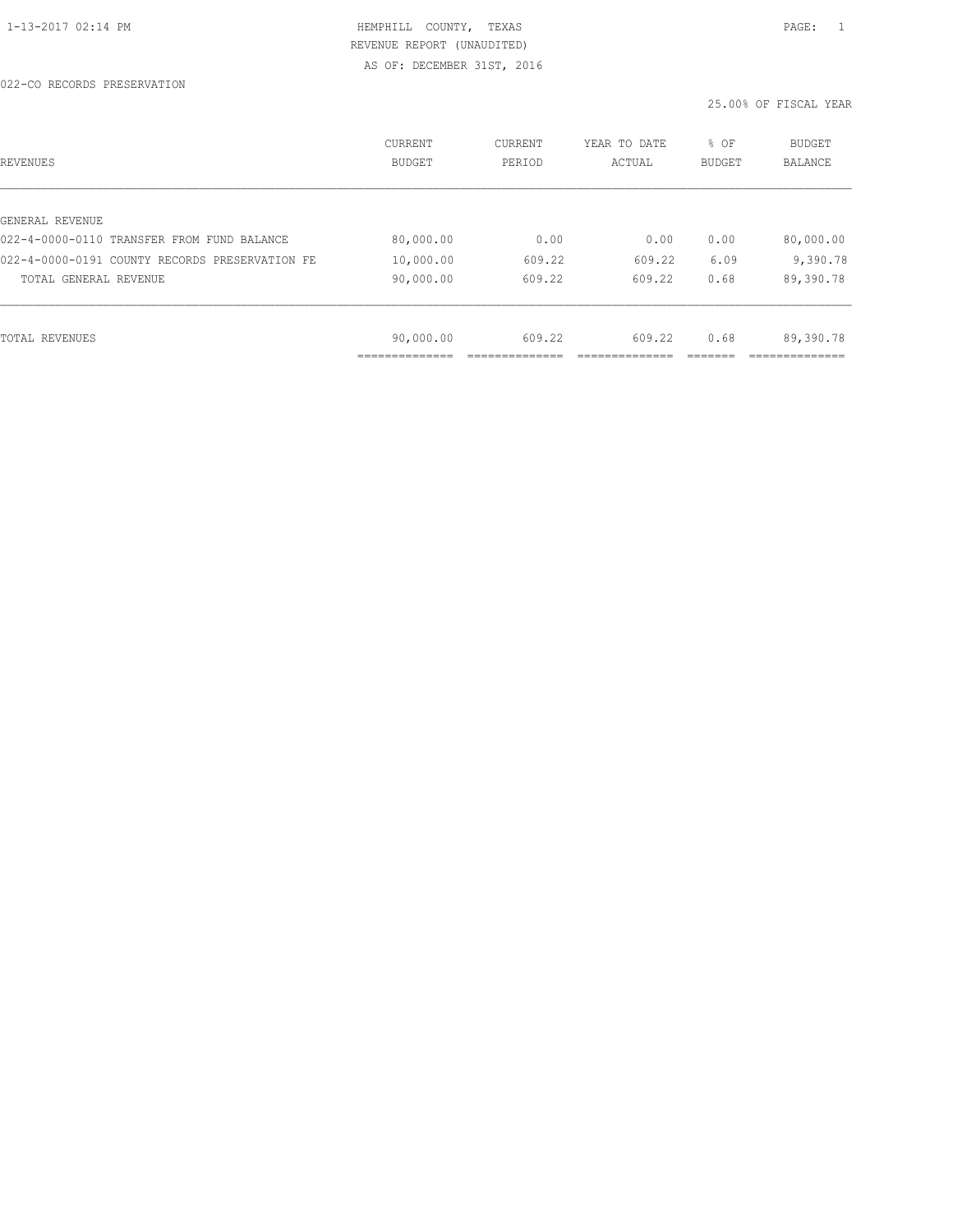#### 023-CLK'S RECORDS PRESERVE

| REVENUES                                      | CURRENT<br><b>BUDGET</b>   | CURRENT<br>PERIOD | YEAR TO DATE<br>ACTUAL | % OF<br>BUDGET | BUDGET<br><b>BALANCE</b> |
|-----------------------------------------------|----------------------------|-------------------|------------------------|----------------|--------------------------|
|                                               |                            |                   |                        |                |                          |
| GENERAL REVENUE                               |                            |                   |                        |                |                          |
| 023-4-0000-0110 TRANSFER FROM FUND BALANCE    | 0.00                       | 0.00              | 0.00                   | 0.00           | 0.00                     |
| 023-4-0000-0191 REV-CLK'S RECORD PRESERVATION | 800.00                     | 108.25            | 108.25                 | 13.53          | 691.75                   |
| TOTAL GENERAL REVENUE                         | 800.00                     | 108.25            | 108.25                 | 13.53          | 691.75                   |
|                                               |                            |                   |                        |                |                          |
| TOTAL REVENUES                                | 800.00                     | 108.25            | 108.25                 | 13.53          | 691.75                   |
|                                               | -----------<br>----------- |                   |                        |                | _____________            |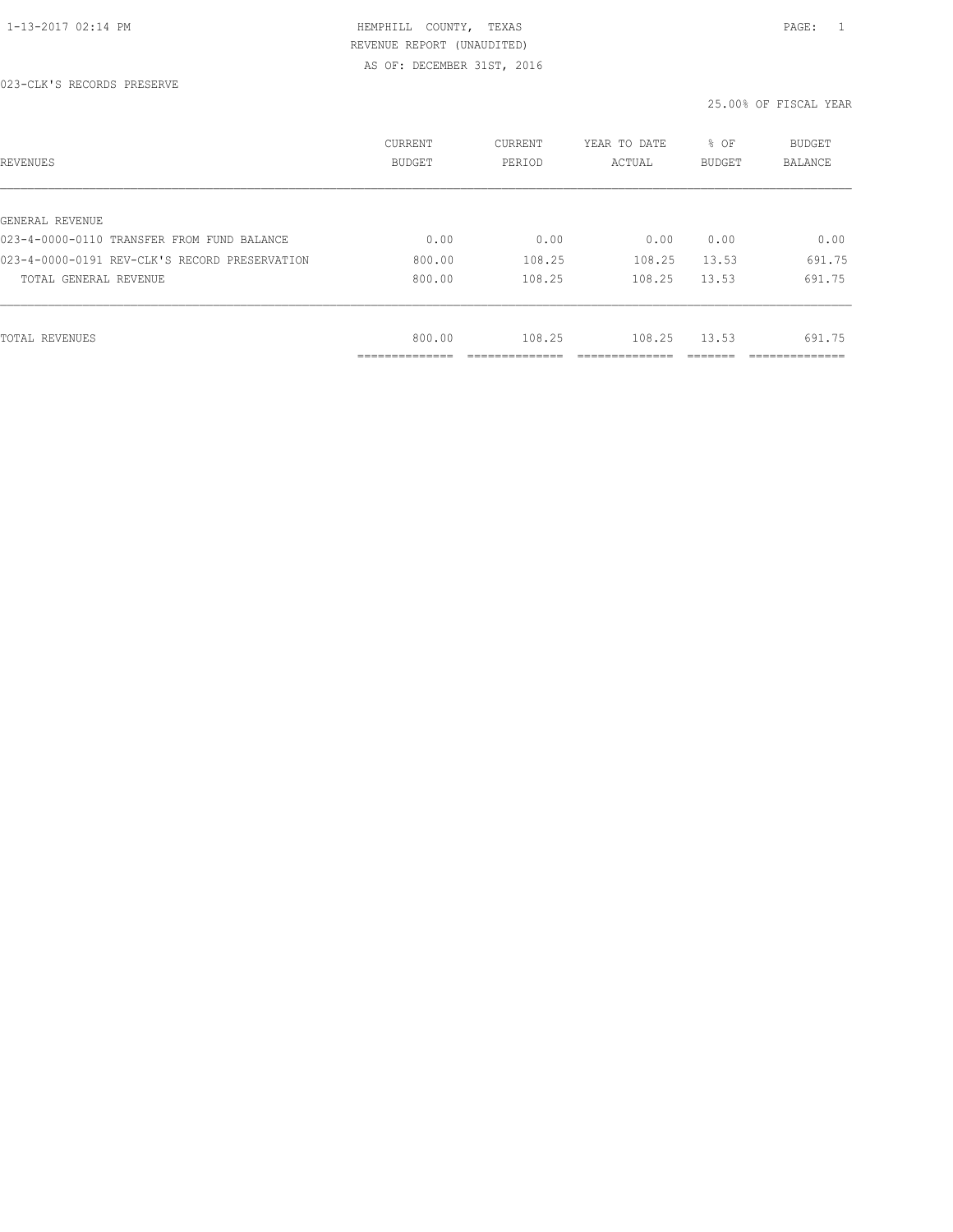024-JUSTICE COURT TECH FUND

| REVENUES                                   | CURRENT<br><b>BUDGET</b> | CURRENT<br>PERIOD | YEAR TO DATE<br>ACTUAL | % OF<br>BUDGET | BUDGET<br><b>BALANCE</b> |
|--------------------------------------------|--------------------------|-------------------|------------------------|----------------|--------------------------|
|                                            |                          |                   |                        |                |                          |
| GENERAL REVENUE                            |                          |                   |                        |                |                          |
| 024-4-0000-0110 TRANSFER FROM FUND BALANCE | 8,000.00                 | 0.00              | 0.00                   | 0.00           | 8,000.00                 |
| 024-4-0000-0191 TECH FEES/EXP              | 2,500.00                 | 169.89            | 330.71                 | 13.23          | 2,169.29                 |
| TOTAL GENERAL REVENUE                      | 10,500.00                | 169.89            | 330.71                 | 3.15           | 10,169.29                |
|                                            |                          |                   |                        |                |                          |
| TOTAL REVENUES                             | 10,500.00                | 169.89            | 330.71                 | 3.15           | 10,169.29                |
|                                            | -----------              |                   |                        |                |                          |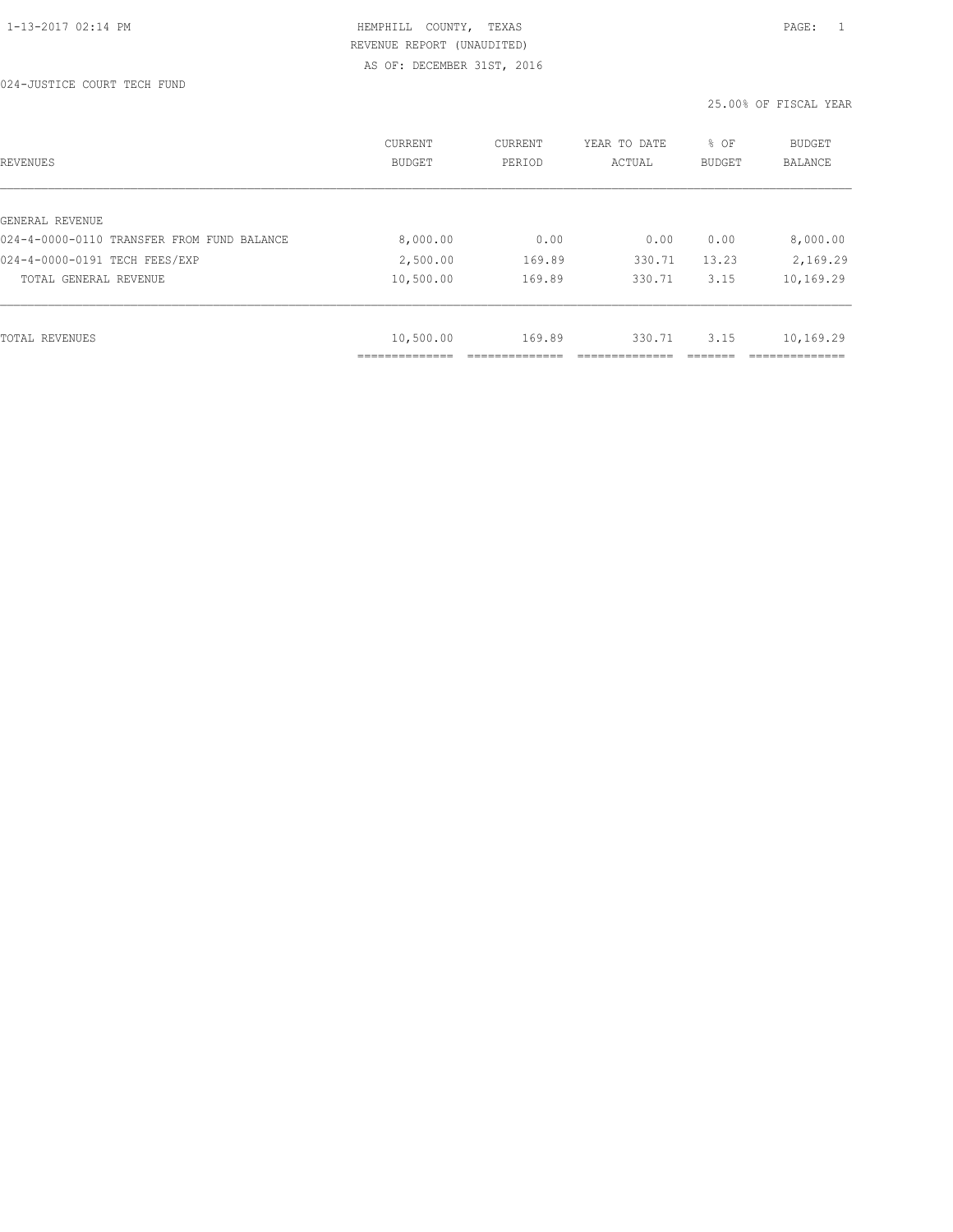#### 032-CHK COLLECTION/CO ATTY

| REVENUES                                   | CURRENT<br><b>BUDGET</b> | CURRENT<br>PERIOD | YEAR TO DATE<br>ACTUAL | % OF<br><b>BUDGET</b> | BUDGET<br><b>BALANCE</b> |
|--------------------------------------------|--------------------------|-------------------|------------------------|-----------------------|--------------------------|
|                                            |                          |                   |                        |                       |                          |
| GENERAL REVENUE                            |                          |                   |                        |                       |                          |
| 032-4-0000-0110 TRANSFER FROM FUND BALANCE | 17,000.00                | 0.00              | 0.00                   | 0.00                  | 17,000.00                |
| 032-4-0000-0220 FEES-CHECK COLLECTION      | 150.00                   | 275.00            | 305.00                 | $203.33$ (            | 155.00)                  |
| TOTAL GENERAL REVENUE                      | 17,150.00                | 275.00            | 305.00                 | 1.78                  | 16,845.00                |
|                                            |                          |                   |                        |                       |                          |
| TOTAL REVENUES                             | 17,150.00                | 275.00            | 305.00                 | 1.78                  | 16,845.00                |
|                                            | ____________<br>.        |                   |                        |                       | _____________            |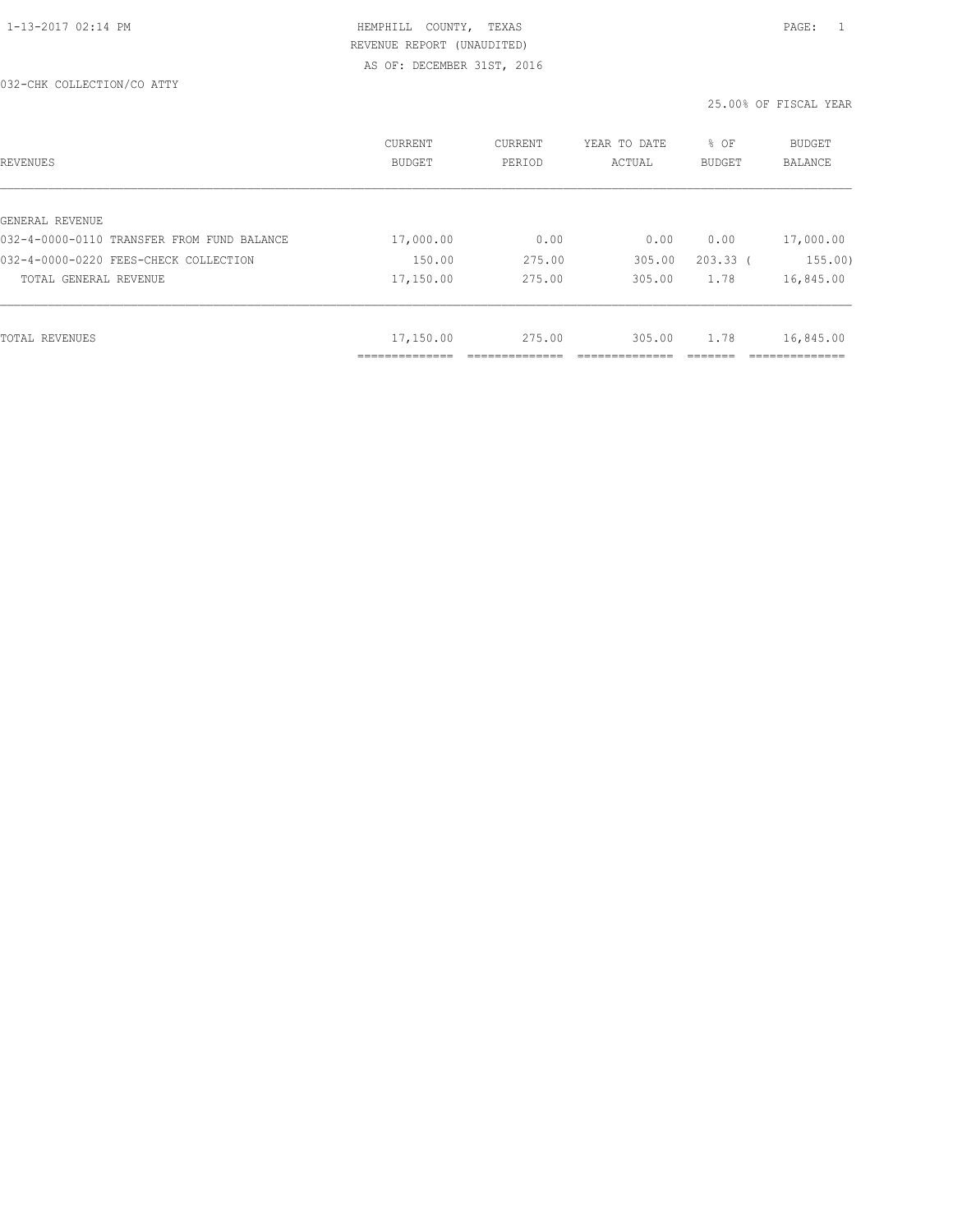036-ANNUAL LEOSE/LAW

| REVENUES                                   | <b>CURRENT</b><br><b>BUDGET</b> | CURRENT<br>PERIOD | YEAR TO DATE<br>ACTUAL | % OF<br>BUDGET | BUDGET<br><b>BALANCE</b> |
|--------------------------------------------|---------------------------------|-------------------|------------------------|----------------|--------------------------|
|                                            |                                 |                   |                        |                |                          |
| GENERAL REVENUE                            |                                 |                   |                        |                |                          |
| 036-4-0000-0110 TRANSFER FROM FUND BALANCE | 6,000.00                        | 0.00              | 0.00                   | 0.00           | 6,000.00                 |
| 036-4-0000-0440 STATE FEES                 | 2,000.00                        | 0.00              | 0.00                   | 0.00           | 2,000.00                 |
| TOTAL GENERAL REVENUE                      | 8,000.00                        | 0.00              | 0.00                   | 0.00           | 8,000.00                 |
|                                            |                                 |                   |                        |                |                          |
| TOTAL REVENUES                             | 8,000.00                        | 0.00              | 0.00                   | 0.00           | 8,000.00                 |
|                                            |                                 |                   |                        |                |                          |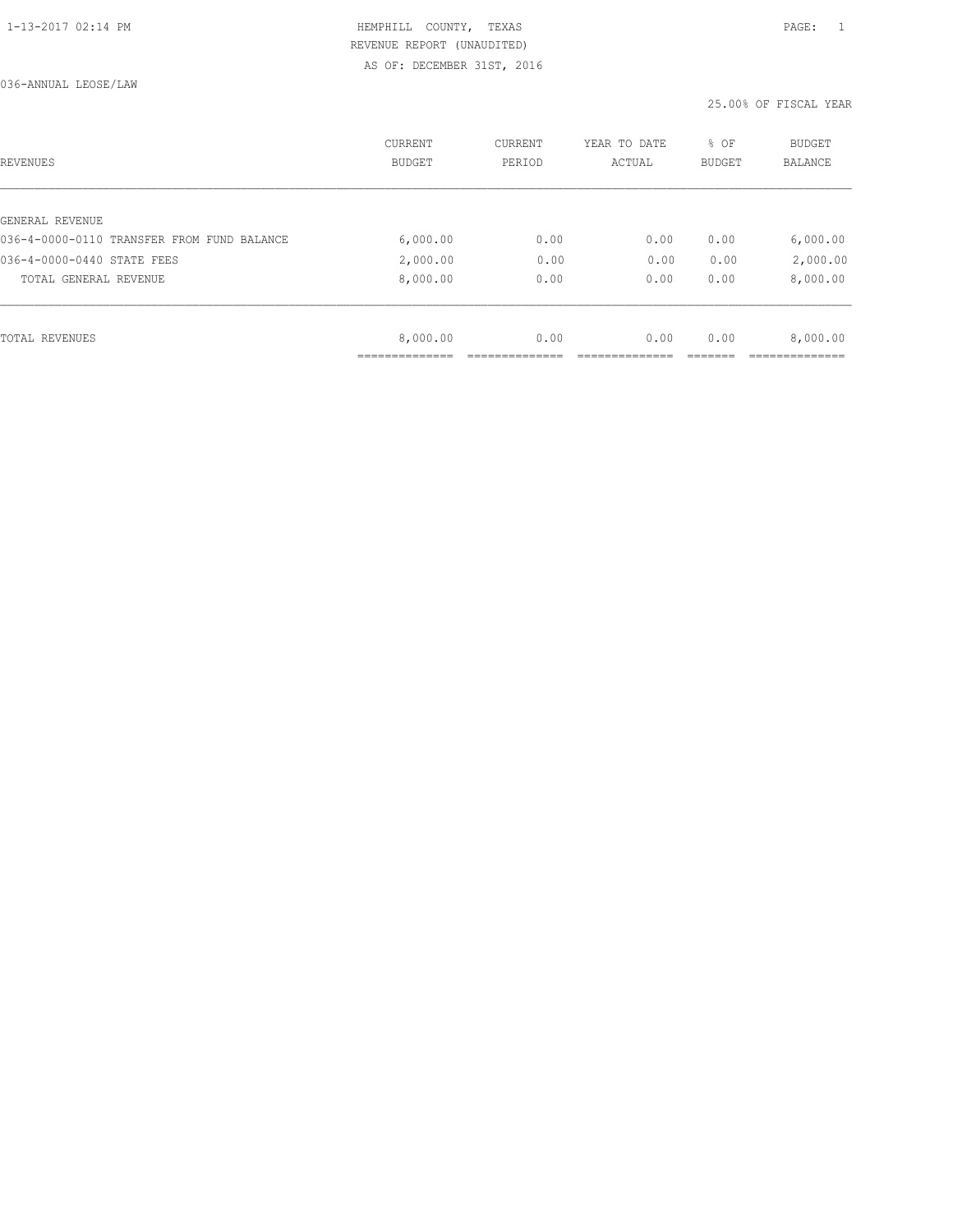046-SCAAP

| REVENUES                                   | CURRENT<br>BUDGET | CURRENT<br>PERIOD | YEAR TO DATE<br>ACTUAL | % OF<br><b>BUDGET</b> | <b>BUDGET</b><br>BALANCE |
|--------------------------------------------|-------------------|-------------------|------------------------|-----------------------|--------------------------|
|                                            |                   |                   |                        |                       |                          |
| GENERAL REVENUE                            |                   |                   |                        |                       |                          |
| 046-4-0000-0110 TRANSFER FROM FUND BALANCE | 65,000.00         | 0.00              | 0.00                   | 0.00                  | 65,000.00                |
| 046-4-0000-0260 GRANT AWARD                | 6,000.00          | 7,354.00          | 7,354.00               | $122.57$ (            | 1,354.00                 |
| TOTAL GENERAL REVENUE                      | 71,000.00         | 7,354.00          | 7,354.00               | 10.36                 | 63,646.00                |
|                                            |                   |                   |                        |                       |                          |
| TOTAL REVENUES                             | 71,000.00         | 7,354.00          | 7,354.00               | 10.36                 | 63,646.00                |
|                                            | ____________      |                   |                        |                       |                          |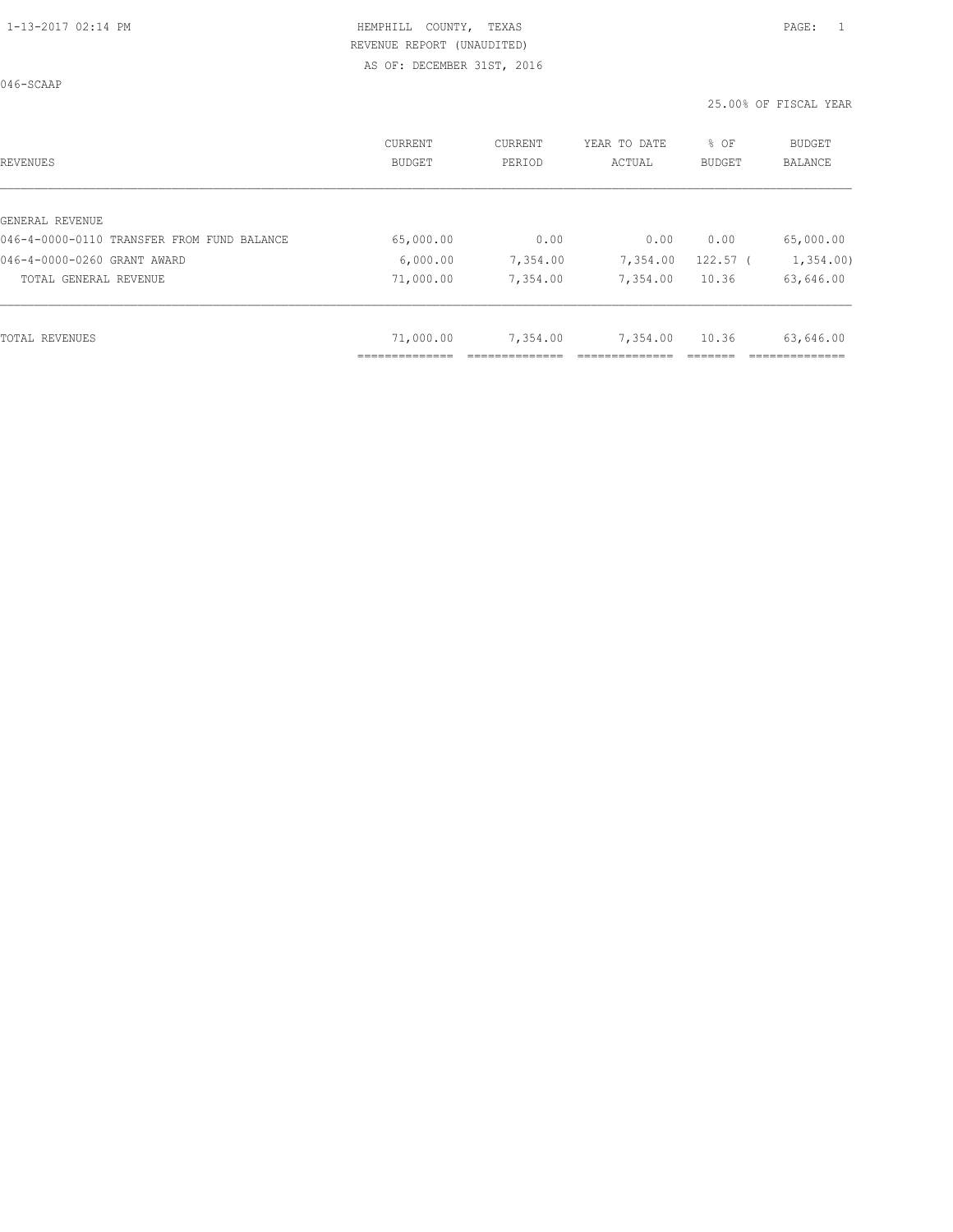| REVENUES                             | <b>CURRENT</b><br><b>BUDGET</b>  | CURRENT<br>PERIOD | YEAR TO DATE<br>ACTUAL | % OF<br><b>BUDGET</b> | <b>BUDGET</b><br>BALANCE |
|--------------------------------------|----------------------------------|-------------------|------------------------|-----------------------|--------------------------|
| GENERAL REVENUE                      |                                  |                   |                        |                       |                          |
| 047-4-0000-0401 SALES/COMMISSARY     | 0.00                             | 0.00              | 0.00                   | 0.00                  | 0.00                     |
| 047-4-0000-0500 MISCELLANEOUS INCOME | 0.00                             | 0.00              | 0.00                   | 0.00                  | 0.00                     |
| TOTAL GENERAL REVENUE                | 0.00                             | 0.00              | 0.00                   | 0.00                  | 0.00                     |
|                                      |                                  |                   |                        |                       |                          |
| TOTAL REVENUES                       | 0.00                             | 0.00              | 0.00                   | 0.00                  | 0.00                     |
|                                      | --------------<br>______________ |                   |                        |                       |                          |